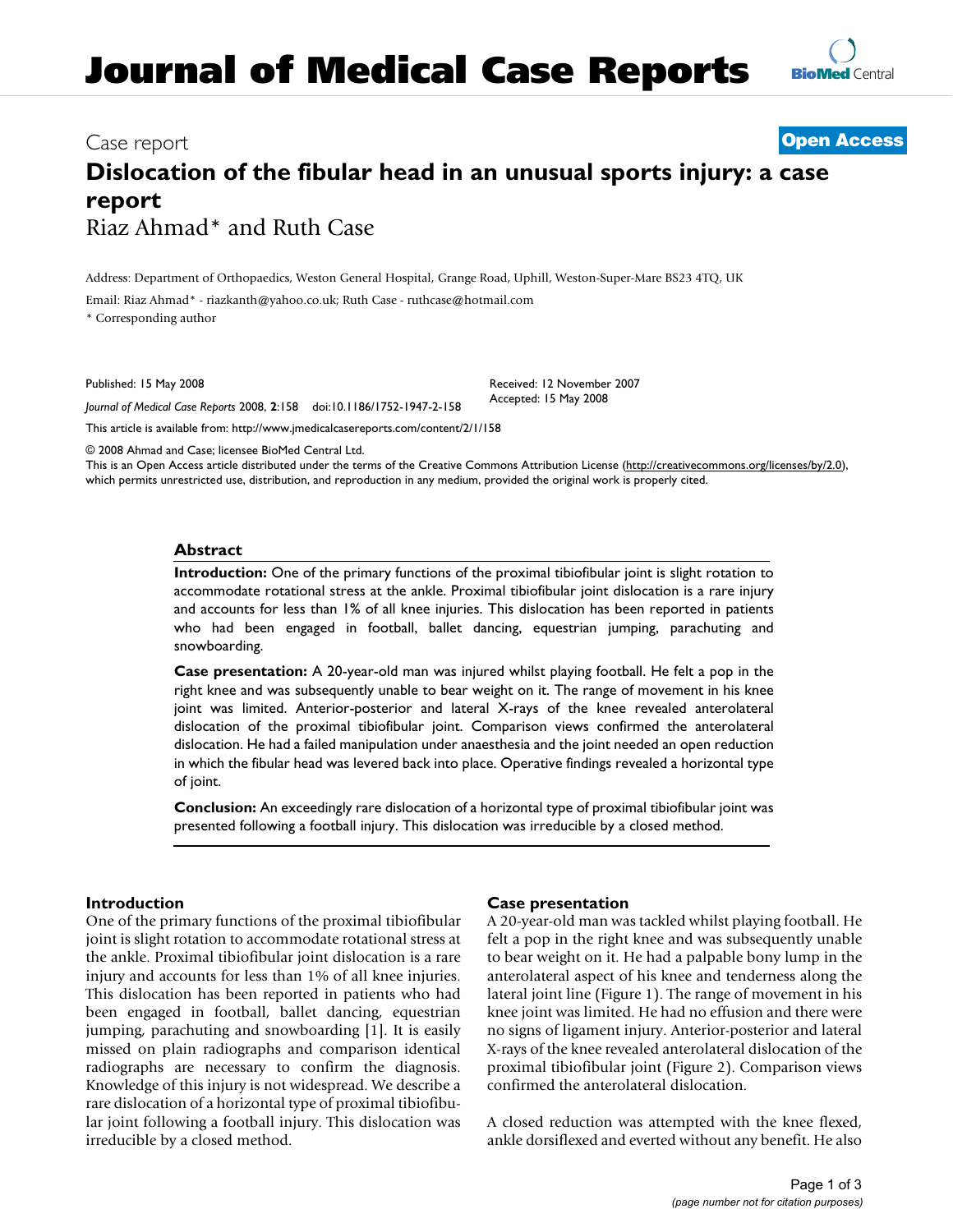

**Figure 1 Photograph of the knee showing anterolateral dislocation of the proximal tibiofibular joint.**

had a failed manipulation under anaesthesia and the joint needed an open reduction in which the fibular head was levered back into place. Operative findings revealed a horizontal type of joint. There was no bone or ligamentous injury. We attribute the failure of the closed reduction to the presence of the projection of the lateral tibial edge as seen in cadaveric study by Ogden [2]. The knee was immobilised for a week and the patient had a good functional outcome.

#### **Discussion**

Anterolateral dislocation is the commonest injury pattern accounting for 85% of dislocations [3]; posteromedial dislocation occurs in 10% and superior dislocation in 2%. The proximal tibiofibular joint is a stable joint with support provided by the joint capsule. The joint is reinforced anteriorly by the biceps femoris tendon insertion into the fibular head, posteriorly by the popliteus tendon, superiorly by the fibular collateral ligament and inferiorly by the interosseous membrane [1].

Knowledge of the anatomical variants of the proximal tibiofibular joint is vital to understand the pathomechanics of the dislocation. Ogden [2] in his study on 50 knees of cadavers described two types of proximal tibiofibular joints: the horizontal and the oblique types with the latter less able to rotate to accommodate torsional stresses and thus commonly associated with dislocations. Moreover, the horizontal articular surface lies behind a projection on the lateral edge of the tibia giving it stability. In Ogden's study [2], 70% of subluxations and dislocations involved oblique joints. Moreover, oblique joints have less articular surface area.



Figure 2 **Anterior-posterior view of the knee showing dislocated fibular head.**

The mechanism of the anterolateral dislocation is inversion and plantar flexion of the ankle that causes tension in the peroneal muscles, extensor digitorum longus and extensor hallucis longus and thus applies a forward dislocating force on the proximal fibula. Flexion of the knee relaxes the biceps tendon and the fibular collateral ligament. Twisting of the body at this point is transmitted along the femur to the tibia, which causes an external rotatory torque of the tibia. Rotatory torque of the tibia along with relaxation of the biceps tendon and collateral ligament causes the fibula to displace laterally while the tensed muscles pull it anteriorly.

A closed reduction should be attempted in patients with acute dislocations. For reduction, the knee should be flexed to relax the biceps tendon and the fibular collateral ligament, the ankle everted and dorsifled to relax the muscles of the anterolateral compartment and external rotatory torque applied to the fibula. Direct pressure applied to the fibula head at this point snaps it back into place. In failed closed reduction, open reduction and stabilisation of the joint can be performed by capsular and ligament repair.